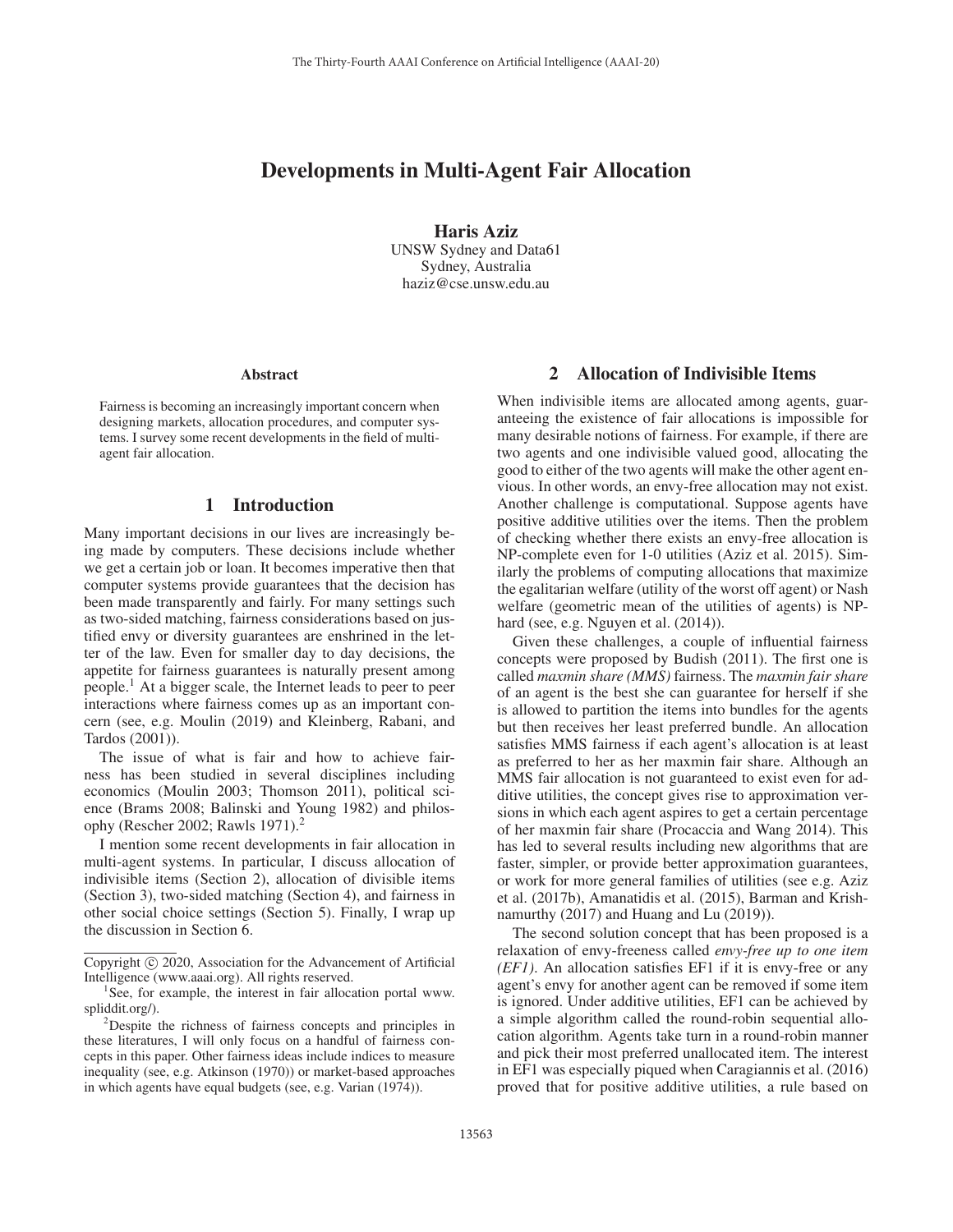maximizing Nash social welfare finds an allocation that is both EF1 and Pareto optimal. The result has led to very interesting followup work. For example, Barman, Krishnamurthy, and Vaish (2018) presented a pseudo-polynomial time algorithm for the same setting to compute an Pareto optimal and EF1 allocation. The returned allocation also provides a 1.45 approximation of the maximum Nash welfare.<sup>3</sup>

A majority of the results on indivisible items assume that the items are goods yielding positive utilities (see e.g. Bouveret, Chevaleyre, and Maudet; Lang and Rothe (2016; 2016)). In recent years, there has been a push to obtain similar existence and algorithmic results for negative utilities (see e.g. Aziz (2016)) or more general utility functions (Plaut and Roughgarden 2018; Oh, Procaccia, and Suksompong 2019). For example, Aziz et al. (2019a) designed an algorithm that returns in polynomial time an EF1 allocation for any class of utility functions.

There are ongoing efforts to develop models and algorithms that take into account real-life features including distributional constraints, dynamic and online settings, distributed settings, and asymmetric agents. An interesting new setting that has been considered is one in which the agents are partitioned into groups and the items are allocated to groups (Segal-Halevi and Suksompong 2019). Researchers have also been exploring stronger or alternative fairness and efficiency concepts. For example, there is a renewed focus on concepts that concern envy between groups of agents (Aziz and Rey 2019; Conitzer et al. 2019; Benabbou et al. 2019). Another direction concerns scenarios where items are viewed as nodes of a graph and only those allocations are considered in which each agent gets a connected coalition (Bouveret et al. 2017).

#### 3 Allocation of Divisible Items

When divisible items are allocated among agents, it is easier to guarantee the existence of fair allocations. It can also be relatively easier to compute a fair allocation. Again, consider the example of two agents and one item. If the item is divisible, we can simply allocate half of the item to each agent, guaranteeing many reasonable fairness criteria including envy-freeness.

In contrast to the case of indivisible items, an envy-free and Pareto optimal allocation always exists for the case of divisible items. For positive additive utilities, such an allocation can be computed by maximizing Nash social welfare in polynomial time. When the utilities are additive but negative, there are still important gaps in our understanding of the computational complexity of envy-free and Pareto optimal allocations (see e.g. Bogomolnaia et al. (2017)).

For divisible items, one important class of utility functions is called *Leontief preferences* in which each agent requires fixed proportions of the items (such as 1 CPU and 5 GB RAM to perform one task). Ghodsi et al. (2011) proposed a solution for the problem of allocating as much of

each item as possible while equalizing the agents' use of the fraction of their own dominant (bottleneck) resource. The method satisfies envy-freeness, proportionality, Pareto optimality, and strategyproofness. These solutions have been extended in important ways such as dealing with indivisibilities and dynamic settings (Parkes, Procaccia, and Shah 2013).

Another model of divisible items is called cakecutting (Robertson and Webb 1998; Procaccia 2016; 2013). A cake is a unit interval representing a heterogeneous item. An agent may have different utilities for different subintervals, even if they are of equal size. The challenge is to compute fair allocations using queried information from agents. Cake-cutting has a very long history dating back to the inception of the mathematical theory of fair division. Two of the most well-studied concepts are envy-freeness and proportionality (each agent gets at least  $1/n$  of her value of the whole cake). While there are well-known and simple algorithms to compute a proportional allocation, finding envyfree allocations is more challenging. In the last few years, new algorithms have been proposed that compute an envyfree allocation in a number of queries that is bounded in the number of agents. The algorithms work for either positive utilities (Aziz and Mackenzie 2016) or negative utilities (Dehghani et al. 2018). There is no known bounded algorithm for the case of mixed utilities. It has also been noted by the authors that if the requirement to allocate the whole cake is relaxed, then there are simpler and faster algorithms to compute an allocation that is both envy-free and proportional. In recent years, several new variants of the cake-cutting problems have been studied (see, e.g Segal-Halevi, Hassidim, and Aumann (2015)).

Recently, researchers have approached problems where indivisible items are allocated among agents, but a minimal number of items are shared or treated as divisible to guarantee existence of fair allocations (Sandomirskiy and Segal-Halevi 2019). The approach can be viewed as a natural extension of the Adjusted Winner rule (see e.g. Brams and Togman (1996)) that finds an envy-free and Pareto optimal allocation among two agents in which only at most one item is shared.

Money can also be viewed as a divisible item that can be moved around to achieve fairness. A well-studied discrete allocation problem with money is the fair room-rent division problem (see e.g. Alkan, Demange, and Gale; Abdulkadiroğlu, Sönmez, and Ünver; Gal et al. (1991; 2004; 2017)).

#### 4 Two-Sided Matching

In two sided matching markets (see e.g. Manlove (2013)), the goal is to match entities from two different sets. A typical example of the problem is one where students/doctors are matched to school/hospitals. Students have preferences over schools. Schools have priorities over students. An outcome in these settings is a matching of students to schools.

In two-sided matching, an important criterion of desirable outcomes is a fairness property that requires that no student should want to replace another student in a hospital when the hospital has a higher priority for the former student over the

<sup>&</sup>lt;sup>3</sup>There is a stream of papers primarily focussed on approximating Nash welfare. For example, Cole and Gkatzelis (2015) presented a polynomial-time 2.889-approximation algorithm for maximum Nash welfare.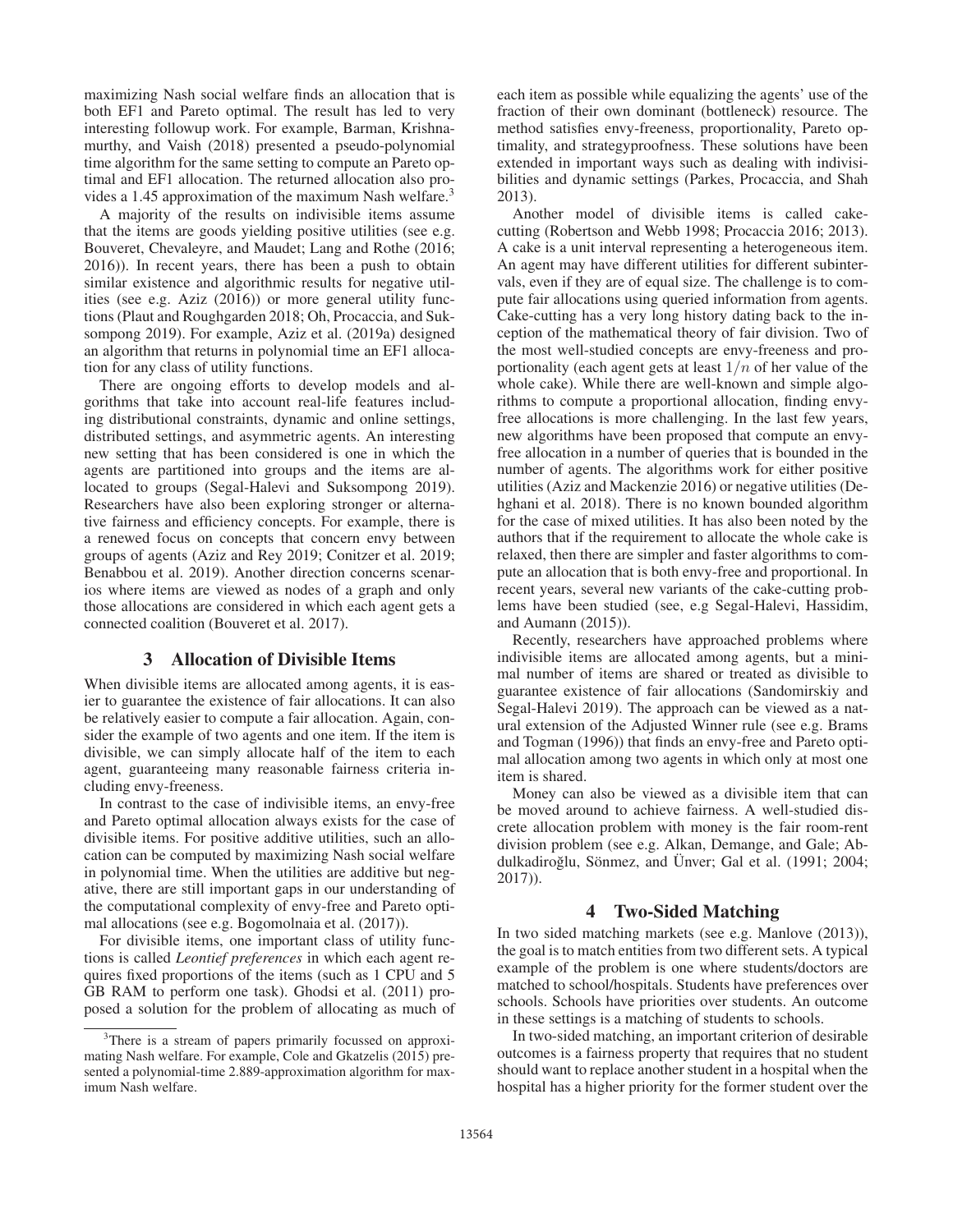latter student. The concept is also based on the idea of envy. The only difference is that an agent can only envy another agent if the former has higher priority.

The property of fairness along with that of nonwastefulness (no student prefers to take some empty slot in a school) are the central properties that underpin much of the work on two-sided matching. For many general twosided matching markets, the two properties can be simultaneously satisfied by an allocation returned by the wellknown Deferred Acceptance algorithm (Roth 2008) or its generalizations. For several important settings such as the allocation of school seats to students (Abdulkadiroğlu and Sönmez 2003), one version of the algorithm additionally satisfies strategyproofness.

An important research agenda extends this kind of result to other two-sided matching problems with distributional constraints. These constraints included upper quotas on regions of hospitals (see e.g. Kamada and Kojima; Biro et al.; Goto et al. (2015; 2010; 2016)) as well as target lower quotas for diverse representation (Aziz et al. 2019b; Ehlers et al. 2014; Kurata et al. 2015). These new settings give rise to fundamental questions of tradeoffs between merit, diversity, and segregation. Yet another direction is taking a time-sharing approach to two-sided matching (see e.g. Aziz and Klaus; Kesten and Unver (2019; 2015)).

### 5 Fairness in other Social Choice Settings

We have mostly focussed on allocations problems where agents get ownerships of their allocation. We can also consider allocation of public goods such as the funding of public projects. Public goods can be selected via voting on the different options. In classical voting settings in which a single alternative is to be selected, it is very difficult to guarantee reasonable representation of sizable minorities. Consider the case where  $51\%$  of the agents most prefer alternative a and  $49\%$  of the agents prefer alternative b. Then alternative  $a$ that is supported by a majority is selected even though the remaining agents may find it unpalatable.

There are other voting settings where fairness concerns become more meaningful. One such setting is a simple extension of single-winner voting to selecting multiple winners (see e.g. Aziz et al.; Faliszewski et al.; Aziz (2017a; 2017; 2019b)). Another setting is probabilistic voting or portioning in which each alternative is given a certain probability weight or a fraction of a budget (see e.g. Airiau et al.; Aziz, Bogomolnaia, and Moulin; Aziz; Brandt (2019; 2019; 2019a; 2017)). In both settings, meaningful fairness axioms have been proposed and algorithms have been designed to satisfy the axioms. A general principle while formalizing the axioms is that of proportional representation: if a large enough group cohesively prefers some outcome(s), then that group should get suitable representation (see e.g. Aziz and Lee (2019)). Recently, fairness concerns are also being examined in participatory budgeting problems in which projects have costs and there is a constraint on the maximum budget that can be used (Fain, Goel, and Munagala 2016; Aziz, Lee, and Talmon 2018; Fluschnik et al. 2017).

Another collective decision-making setting where fairness becomes more meaningful is the case where there are several issues with each issue having its own candidates outcomes (Conitzer, Freeman, and Shah 2017). Agents have preferences over outcomes over each of the issues. The setting is more general than allocation of indivisible items in following way. Each issue corresponds to the decision of allocation of a particular item. The possible outcomes of an issue correspond to giving the item to one of the agents. It turns out that a solution based on maximizing Nash social welfare satisfies both Pareto optimality and a natural relaxation of proportionality.

# 6 Discussion

I discussed some settings where fairness plays an important role. Fairness concerns can come up in many other multiagent settings as well such as auctions and coalition formation. Much of the work in multi-agent fair allocation is centered around formal axioms to capture fairness.<sup>4</sup> It will be interesting to use data-centric approaches to understand how humans conceptualize fairness or decide on tradeoffs between societal outcomes.

Another area of computer science where fairness is taking center stage is machine learning. Machine learning algorithms learn from data to make actionable suggestions such as giving a loan. Whether these algorithm are biased is a prominent concern for society (see, e.g. Kleinberg et al. (2018)). A natural approach to incorporate fairness in these algorithms follows the Aristotelian "equal treatment of equals" principle. It is an interesting challenge to explore ways in which ideas from multi-agent fair allocation can contribute to fairness in machine learning. In general, the interplay of fairness with other desirable aspects such as accountability, transparency, and trust is broad research question (see, e.g. Shin and Park (2019)).

As computers start to make important decisions in our lives, it is timely to revisit the lessons learnt. New computer applications will give rise to novel and challenging problems so it is critical to continue updating our toolkit of axioms and methods for designing and enabling fair multi-agent systems.

#### Acknowledgements

The survey is based on a presentation given by the author at the Dagstuhl-Seminar on Application-Oriented Computational Social Choice (Seminar Number 19381). Aziz is supported by a UNSW Scientia Fellowship, and Defence Science and Technology (DST) under the project "Auctioning for distributed multi vehicle planning" (DST 9190). The author thanks Alex Lam and the reviewers for useful comments.

<sup>&</sup>lt;sup>4</sup>In addition to standard axioms such as envy-freeness, a formal theory of fair allocation covers many different axiom for desirable rules or algorithms (see, e.g. Thomson (2016).)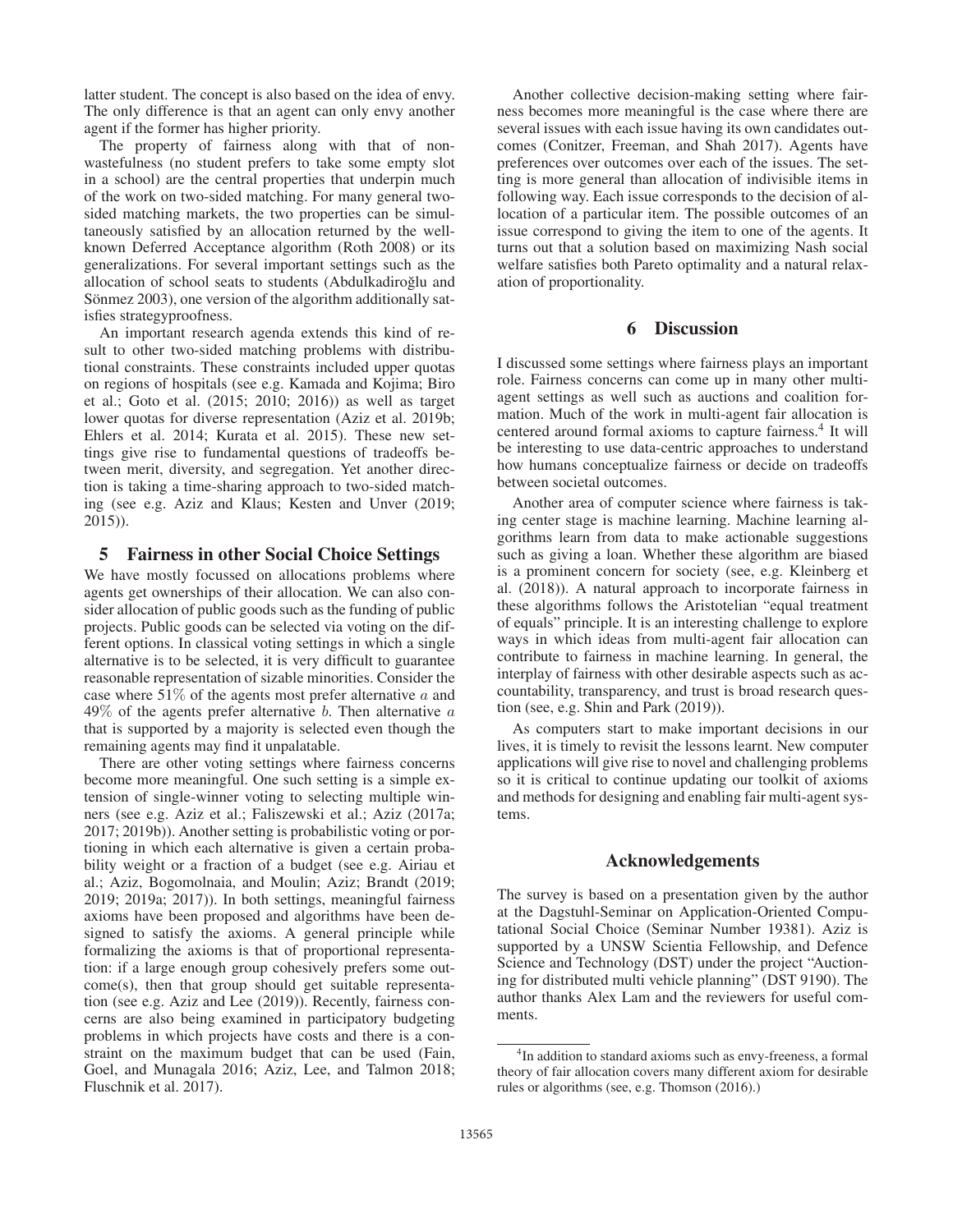# References

Abdulkadiroğlu, A., and Sönmez, T. 2003. School choice: A mechanism design approach. *American Economic Review* 93(3):729–747.

Abdulkadiroğlu, A.; Sönmez, T.; and Ünver, M. U. 2004. Room assignment-rent division: A market approach. *Social Choice and Welfare* 22(3):515–538.

Airiau, S.; Aziz, H.; Caragiannis, I.; Kruger, J.; Lang, J.; and Peters, D. 2019. Portioning using ordinal preferences: Fairness and efficiency. In *Proceedings of the 28h International Joint Conference on Artificial Intelligence (IJCAI)*.

Alkan, A.; Demange, G.; and Gale, D. 1991. Fair allocation of indivisible goods and criteria of justice. *Econometrica* 59:1023–1039.

Amanatidis, G.; Markakis, E.; Nikzad, A.; and Saberi, A. 2015. Approximation algorithms for computing maximin share allocations. In *Proceedings of the 35th International Colloquium on Automata, Languages, and Programming (ICALP)*, 39–51.

Atkinson, A. 1970. On the measurement of inequality. *J. of Economic Theory* 2(3):244–263.

Aziz, H., and Klaus, B. 2019. Random matching under priorities: Stability and no envy concepts. *Social Choice and Welfare* 53(2):213–259.

Aziz, H., and Lee, B. 2019. The expanding approvals rule: Improving proportional representation and monotonicity. *Social Choice and Welfare*.

Aziz, H., and Mackenzie, S. 2016. A discrete and bounded envy-free cake cutting protocol for any number of agents. In *Proceedings of the 57th Symposium on Foundations of Computer Science (FOCS)*, 416–427.

Aziz, H., and Rey, S. 2019. Almost group envy-free allocation of indivisible goods and chores. *CoRR* abs/1907.09279.

Aziz, H.; Gaspers, S.; Mackenzie, S.; and Walsh, T. 2015. Fair assignment of indivisible objects under ordinal preferences. *Artificial Intelligence* 227:71–92.

Aziz, H.; Brill, M.; Conitzer, V.; Elkind, E.; Freeman, R.; and Walsh, T. 2017a. Justified representation in approval-based committee voting. *Social Choice and Welfare* 48(2):461–485.

Aziz, H.; Rauchecker, G.; Schryen, G.; and Walsh, T. 2017b. Algorithms for max-min share fair allocation of indivisible chores. In *Proceedings of the 31st AAAI Conference on Artificial Intelligence (AAAI)*, 335–341.

Aziz, H.; Caragiannis, I.; Igarashi, A.; and Walsh, T. 2019a. Fair allocation of indivisible goods and chores. In *Proceedings of the 28th International Joint Conference on Artificial Intelligence (IJCAI)*.

Aziz, H.; Gaspers, S.; Sun, Z.; and Walsh, T. 2019b. From matching with diversity constraints to matching with regional quotas. In *Proceedings of the 18th International Conference on Autonomous Agents and Multi-Agent Systems (AAMAS)*.

Aziz, H.; Bogomolnaia, A.; and Moulin, H. 2019. Fair mixing: the case of dichotomous preferences. In *Proceedings of* *the 20th ACM Conference on Economics and Computation (ACM-EC)*, 753–781.

Aziz, H.; Lee, B. E.; and Talmon, N. 2018. Proportionally representative participatory budgeting: Axioms and algorithms. In *Proceedings of the 17th International Conference on Autonomous Agents and MultiAgent Systems, AA-MAS 2018, Stockholm, Sweden, July 10-15, 2018*, 23–31.

Aziz, H. 2016. Computational social choice: Some current and new directions. In *Proceedings of the 25th International Joint Conference on Artificial Intelligence (IJCAI)*, 4054– 4057.

Aziz, H. 2019a. A probabilistic approach to voting, allocation, matching, and coalition formation. In Laslier, J.-F.; Moulin, H.; Sanver, R.; and Zwicker, W. S., eds., *The Future of Economic Design*. Springer-Verlag. Forthcoming.

Aziz, H. 2019b. A rule for committee selection with soft diversity constraints. *Group Decision and Negotiation* 1–8.

Balinski, M., and Young, H. P. 1982. *Fair Representation: Meeting the Ideal of One Man, One Vote*. Yale University Press. (2nd Edition [with identical pagination], Brookings Institution Press, 2001).

Barman, S., and Krishnamurthy, S. K. 2017. Approximation algorithms for maximin fair division. In *Proceedings of the 18th ACM Conference on Economics and Computation (ACM-EC)*.

Barman, S.; Krishnamurthy, S. K.; and Vaish, R. 2018. Finding fair and efficient allocations. In *Proceedings of the 2018 ACM Conference on Economics and Computation, Ithaca, NY, USA, June 18-22, 2018*, 557–574.

Benabbou, N.; Chakraborty, M.; Elkind, E.; and Zick, Y. 2019. Fairness towards groups of agents in the allocation of indivisible items. In *Proceedings of the 28th International Joint Conference on Artificial Intelligence (IJCAI)*.

Biro, P.; Fleiner, T.; Irving, R. W.; and Manlove, D. F. 2010. The college admissions problem with lower and common quotas. *Theoretical Computer Science* 411(34–36):3136– 3153.

Bogomolnaia, A.; Moulin, H.; Sandomirskiy, F.; and Yanovskaya, E. 2017. Competitive division of a mixed manna. *Econometrica* 85(6):1847–1871.

Bouveret, S.; Cechlárová, K.; Elkind, E.; Igarashi, A.; and Peters, D. 2017. Fair division of a graph. In *Proceedings of the Twenty-Sixth International Joint Conference on Artificial Intelligence, I ]JCAI 2017, Melbourne, Australia, August 19-25, 2017*, 135–141.

Bouveret, S.; Chevaleyre, Y.; and Maudet, N. 2016. Fair allocation of indivisible goods. In Brandt, F.; Conitzer, V.; Endriss, U.; Lang, J.; and Procaccia, A. D., eds., *Handbook of Computational Social Choice*. Cambridge University Press. chapter 12.

Brams, S. J., and Togman, J. M. 1996. Camp david: Was the agreement fair? *Conflict Management and Peace Science* 15(1):99–112.

Brams, S. J. 2008. *Mathematics and Democracy: Designing Better Voting and Fair-Division Procedures*. Princeton University Press.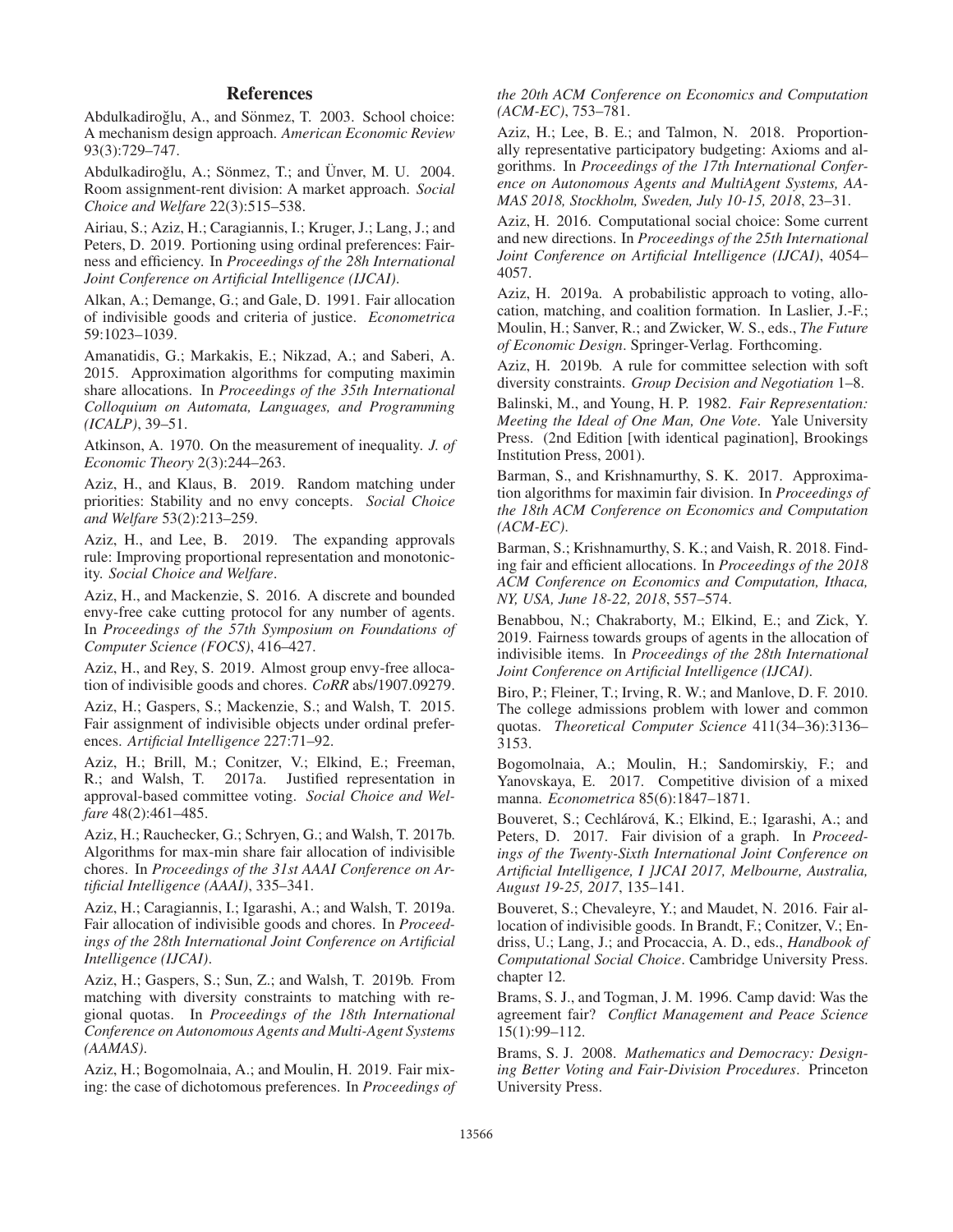Brandt, F. 2017. Rolling the dice: Recent results in probabilistic social choice. In Endriss, U., ed., *Trends in Computational Social Choice*. AI Access. chapter 1, 3–26.

Budish, E. 2011. The combinatorial assignment problem: Approximate competitive equilibrium from equal incomes. *Journal of Political Economy* 119(6):1061–1103.

Caragiannis, I.; Kurokawa, D.; Moulin, H.; Procaccia, A. D.; Shah, N.; and Wang, J. 2016. The Unreasonable Fairness of Maximum Nash Welfare. In *Proceedings of the 17th ACM Conference on Economics and Computation (ACM-EC)*, 305–322.

Cole, R., and Gkatzelis, V. 2015. Approximating the Nash social welfare with indivisible items. In *Proceedings of the 47th Annual ACM Symposium on Theory of Computing (STOC)*, 371–380. ACM Press.

Conitzer, V.; Freeman, R.; Shah, N.; and Vaughan, J. W. 2019. Group fairness for the allocation of indivisible goods. In *Proceedings of the 33rd AAAI Conference on Artificial Intelligence (AAAI)*.

Conitzer, V.; Freeman, R.; and Shah, N. 2017. Fair public decision making. In *Proceedings of the 2017 ACM Conference on Economics and Computation, EC '17*, 629–646.

Dehghani, S.; Farhadi, A.; Hajiaghayi, M. T.; and Yami, H. 2018. Envy-free chore division for an arbitrary number of agents. In *Proceedings of the Twenty-Ninth Annual ACM-SIAM Symposium on Discrete Algorithms, SODA 2018, New Orleans, LA, USA, January 7-10, 2018*, 2564–2583.

Ehlers, L.; Hafalir, I. E.; Yenmezb, M. B.; and Yildirimc, M. A. 2014. School choice with controlled choice constraints: Hard bounds versus soft bounds. *Journal of Economic Theory* 153:648—683.

Fain, B.; Goel, A.; and Munagala, K. 2016. The core of the participatory budgeting problem. In *Web and Internet Economics - 12th International Conference, WINE 2016, Montreal, Canada, December 11-14, 2016, Proceedings*, 384– 399.

Faliszewski, P.; Skowron, P.; Slinko, A.; and Talmon, N. 2017. Multiwinner voting: A new challenge for social choice theory. In Endriss, U., ed., *Trends in Computational Social Choice*. chapter 2.

Fluschnik, T.; Skowron, P.; Triphaus, M.; and Wilker, K. 2017. Fair knapsack. *CoRR* abs/1711.04520.

Gal, Y.; Mash, M.; Procaccia, A. D.; and Zick, Y. 2017. Which is the fairest (rent division) of them all? *J. ACM* 64(6):39:1–39:22.

Ghodsi, A.; Zaharia, M.; Hindman, B.; Konwinski, A.; Shenker, S.; and Stoica, I. 2011. Dominant resource fairness: Fair allocation of multiple resource types. In *Proceedings of the 8th USENIX Symposium on Networked Systems Design and Implementation*.

Goto, M.; Iwasaki, A.; Kawasaki, Y.; Kurata, R.; Yasuda, Y.; and Yokoo, M. 2016. Strategyproof matching with regional minimum and maximum quotas. *Artificial intelligence* 235:40–57.

Huang, X., and Lu, P. 2019. An algorithmic framework for

approximating maximin share allocation of chores. *CoRR* abs/1907.04505.

Kamada, Y., and Kojima, F. 2015. Efficient matching under distributional constraints: Theory and applications. *American Economic Review* 105(1):67–99.

Kesten, O., and Unver, U. 2015. A theory of school choice lotteries. *Theoretical Economics* 543—595.

Kleinberg, J.; Ludwig, J.; Mullainathan, S.; and Rambachan, A. 2018. Algorithmic fairness. *American Economic Association Papers and Proceedings* 108:22–27.

Kleinberg, J. M.; Rabani, Y.; and Tardos, E. 2001. Fairness ´ in routing and load balancing. *J. Comput. Syst. Sci.* 63(1):2– 20.

Kurata, R.; Hamada, N.; Iwasaki, A.; and Yokoo, M. 2015. Controlled school choice with soft bounds and overlapping types. In *Proceedings of the 29th AAAI Conference on Artificial Intelligence (AAAI)*, 951–957.

Lang, J., and Rothe, J. 2016. Fair division of indivisible goods. In Rothe, J., ed., *Economics and Computation*. 493– 550.

Manlove, D. F. 2013. *Algorithmics of Matching Under Preferences*. World Scientific Publishing Company.

Moulin, H. 2003. *Fair Division and Collective Welfare*. The MIT Press.

Moulin, H. 2019. Fair division in the age of internet. *Annual Review of Economics* 11:407–441.

Nguyen, N.-T.; Nguyen, T.-T.; Roos, M.; and Rothe, J. 2014. Computational complexity and approximability of social welfare optimization in multiagent resource allocation. *Autonomous Agents and Multi-Agent Systems* 28(2):256–289.

Oh, H.; Procaccia, A. D.; and Suksompong, W. 2019. Fairly allocating many goods with few queries. In *Proceedings of the 33rd AAAI Conference on Artificial Intelligence (AAAI)*, 2141–2148.

Parkes, D. C.; Procaccia, A. D.; and Shah, N. 2013. Beyond dominant resource fairness: Extensions, limitations, and indivisibilities. In *Proceedings of the 13th ACM Conference on Electronic Commerce (ACM-EC)*, 808–825.

Plaut, B., and Roughgarden, T. 2018. Almost envy-freeness with general valuations. In *Proceedings of the 29th Annual ACM-SIAM Symposium on Discrete Algorithms (SODA)*.

Procaccia, A. D., and Wang, J. 2014. Fair enough: Guaranteeing approximate maximin shares. In *Proceedings of the 15th ACM Conference on Economics and Computation (ACM-EC)*, 675–692. ACM Press.

Procaccia, A. D. 2013. Cake cutting: Not just child's play. *Communications of the ACM* 56(7):78–87.

Procaccia, A. D. 2016. Cake cutting algorithms. In Brandt, F.; Conitzer, V.; Endriss, U.; Lang, J.; and Procaccia, A. D., eds., *Handbook of Computational Social Choice*. Cambridge University Press. chapter 13.

Rawls, J. 1971. *A Theory of Justice*. Harvard University Press.

Rescher, N. 2002. *Fairness: Theory and Practice of Distributive Justice*. Transaction Publishers.